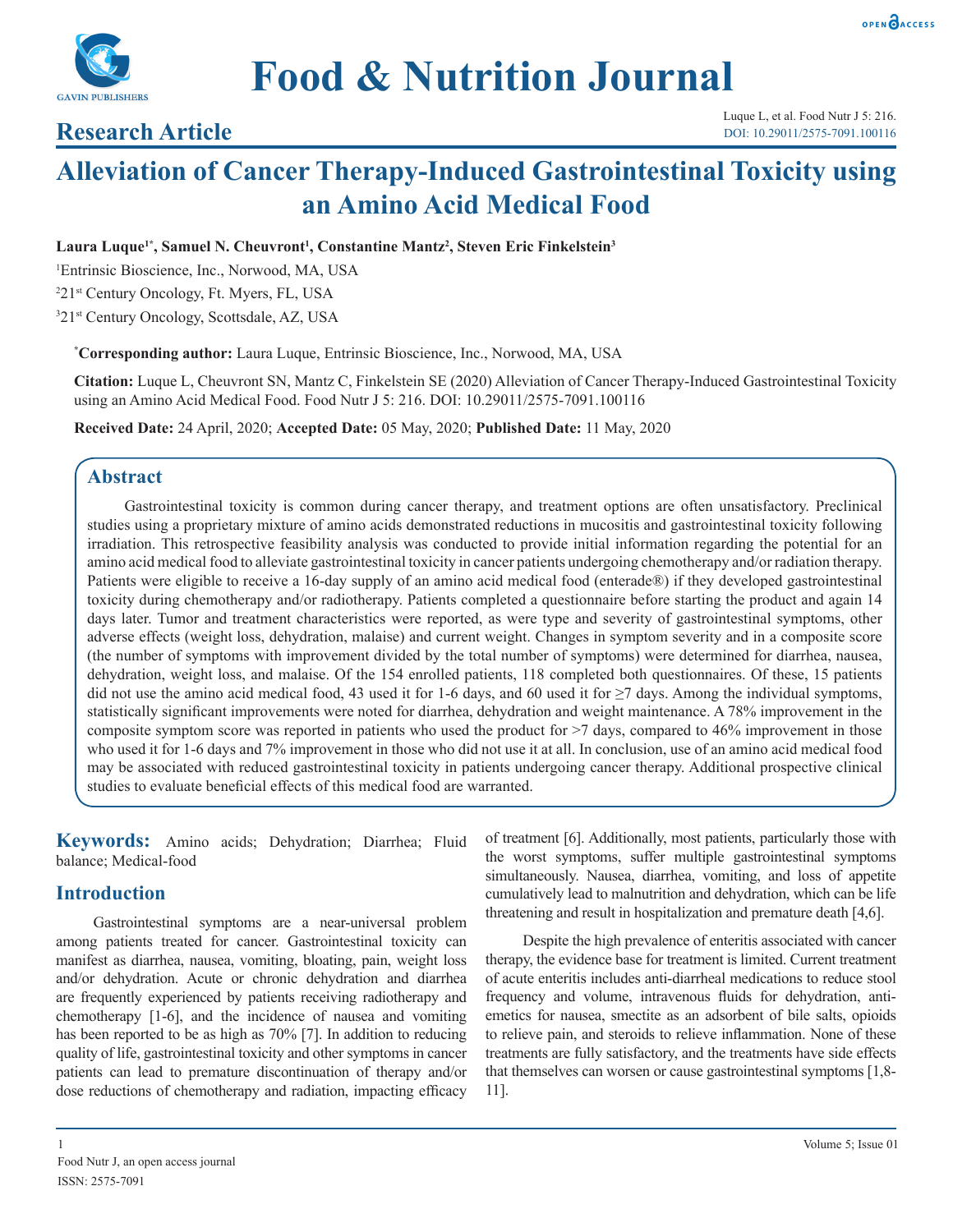The consumption of oral rehydration solutions containing glucose is frequently promoted to treat diarrhea, but sugars may be absorbed poorly when the intestine is damaged [12]. In contrast, certain amino acids have been shown to support functions of the intestinal mucosa when damaged. The commercial beverage enterade® is a glucose-free, amino acid-based medical food containing specific amino acids, namely aspartic acid, valine, serine, threonine and tyrosine, in addition to electrolytes and a non-sugar sweetener. enterade® is glucose-free and has been used safely by more than 30,000 patients suffering from toxic gut symptoms in association with cancer therapies. The amino acids have shown to promote tightening of the mucosal barrier, proliferation of crypt cells, increases in villous height and absorption of fluid, electrolytes and nutrients following radiation in pre-clinical models [13,14]. In addition, this amino acid mixture reduced weight loss and promoted survival in irradiated mice [13]. A case study [15] of drastically improved cancer immune therapy-induced diarrhea following treatment with enterade® led to our hypothesis that enterade® could provide a safe alleviation for symptoms of gastrointestinal toxicity and dehydration in oncology patients. This feasibility study was performed in preparation for a randomized clinical trial and to provide a signal of improvement.

#### **Materials and Methods**

#### **Study Design**

The objective of this feasibility study, featuring a retrospective analysis of prospectively collected data, was to determine if consumption of enterade® was associated with a decrease in patient-reported outcomes of gastrointestinal toxicity during radiotherapy and/or chemotherapy. This 154-patient study was designed to evaluate reported outcomes in cancer patients provided with enterade<sup>®</sup> to assist with management of gastrointestinal symptoms secondary to radiation therapy or chemotherapy. The gastrointestinal symptoms prospectively assessed from January 2016 to October 2016 included diarrhea, nausea, dehydration, weight loss, malaise, cramping, mucositis, bloating, esophagitis, dry mouth and oral pain.

#### **Patients**

Cancer patients >21 years' old who had care managed at 21<sup>st</sup> Century Oncology, were treated with radiation therapy or chemotherapy and had symptoms of gastrointestinal toxicity (diarrhea, nausea, oral mucositis, bloating and/or cramping) or other adverse effects of cancer therapy (weight loss, dehydration, malaise) were offered a 16-day trial of enterade® by their treating physician. Patients with all cancer types were eligible to receive the product, as were those who had undergone recent surgery or recent/concurrent chemotherapy. Patients with an ECOG performance status 3 or greater, metastasis or active infection were excluded from the study, as were pregnant and breast-feeding women. Patients were recruited on a consecutive manner and were not allowed to be enrolled more than one time. The protocol

to retrospectively review the medical chart of these patients was approved by a committee of experts from the New England IRB.

#### **Treatments and data collection**

Physicians and staff were trained by the medical education team of Entrinsic Health Solutions, Inc., on the appropriate indications and instructions for use of enterade® and is was used as a standard procedure. At the physician's discretion, a patient who was experiencing gastrointestinal toxicity due to chemotherapy or radiation therapy was offered an initial two-day supply (two 8-oz bottles each of orange- and vanilla-flavored enterade®). The patients were directed to order an additional 14-day supply of the preferred flavor from the enterade® website; this supply was sent overnight, free of charge. The patients were advised to consume two bottles daily for at least seven days. Patients continued standard-of-care therapy for diarrhea and nausea (loperamide and ondansetron) that was preferred by the site while receiving the enterade®. The study had no influence on the prescribing of other medications used at the institution.

Physicians and nurses were asked to have the patients report gastrointestinal toxicity by completing a written symptom inventory with the assistance of the healthcare provider prior to receiving the two-day trial of enterade®. This non-validated inventory created by the clinical site directed patients to provide information about their type of cancer, current treatment, type and severity of gastrointestinal symptoms (nausea, diarrhea, oral mucositis, bloating, cramping) and other adverse effects of cancer therapy (weight loss, dehydration, malaise), current medications and current weight. Patients were advised to classify diarrhea as mild (three days of < 3 loose stools per day), moderate (more than three days of 3-4 stools per day) or severe (more than three days of >4 stools per day). Fourteen days after receiving the two-day trial of enterade®, each patient was asked to complete a similar inventory describing product use, type and severity (none/resolved, mild, moderate, severe) of toxicity symptoms, degree of improvement for toxicity symptoms (none, mild, moderate, significant), current weight and comments about the enterade®. These post-intervention inventories were completed by the patient and were a formal part of the patient care. Information from both inventories was entered by the medical staff into each patient's medical record. Retrospective chart review from 21<sup>st</sup> Century Oncology medical records was performed by the clinic staff from November 2016 to February 2017. Endpoint collection and analysis was done using anonymous medical chart data.

#### **Endpoints**

Changes in gastrointestinal symptoms after 14 days were compared for patients who did not use enterade®, who used the product for 1-6 days, and who used enterade® for at least 7 days. A 10-month retrospective review of patient charts was performed. Duration of enterade® use was based on patient reports in the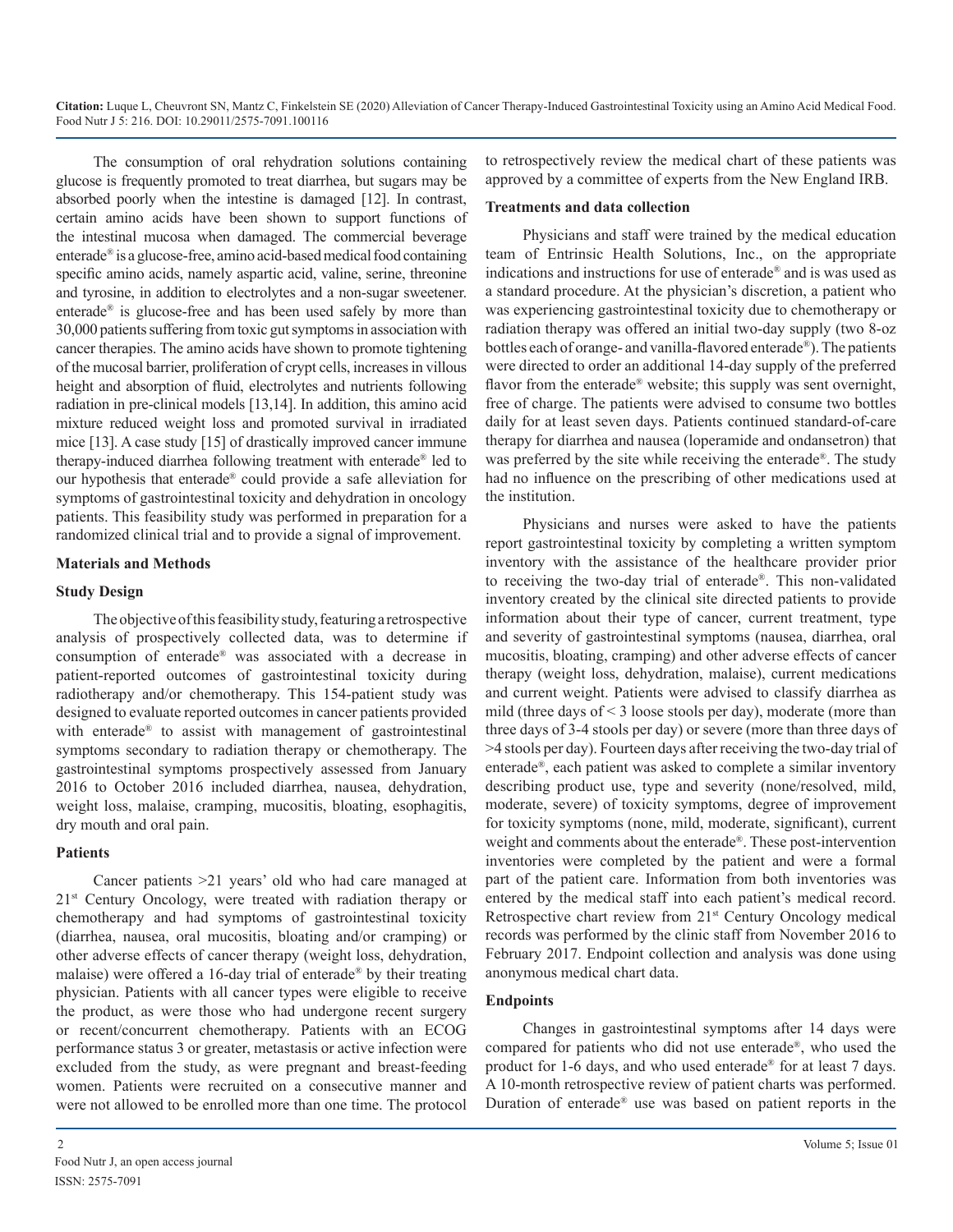14-day symptom inventories. Patients were considered to have consumed no enterade® if they used the product for less than one day (less than two 8-oz bottles). Diarrhea, nausea, dehydration oral mucositis, malaise, cramping and bloating were assessed based on patients' subjective reports of improvement, and weight loss was assessed by comparing the initial and final weights reported by the patients. Changes in gastrointestinal symptoms after 14 days were compared for patients who did not use enterade®, who used the product for 1-6 days, and who used enterade® for at least 7 days. Improvement outcomes were evaluated for individual symptoms based on patient-reported levels of improvement and using a composite score for collective improvement in the five most common symptoms (diarrhea, nausea, dehydration, malaise and weight loss). The composite score was calculated for each enterade® usage group by dividing the total number of reported symptoms with improvement (symptoms from the list of five for which patients noted "mild," "moderate" or "significant" improvement on the day 14 symptom inventory) by the total number of reports for the five symptoms on the initial symptom inventories.

#### **Statistical Analysis**

Statistical analysis was conducted using JMP software (version 13.0, SAS Institute, Cary, NC). No power calculations were done for this study. A likelihood ratio  $\chi^2$  test was utilized to assess the impact of duration of enterade® use on symptom improvement (both for individual improvement and for the composite score). A Cochran Mantel Haenszel row means score  $\chi^2$  test was utilized to assess the effect of the number of initial symptoms on the degree of symptom improvement during the intervention period. Significance was accepted at  $P < 0.05$ .

### **Results**

Of the 154 cancer patients with gastrointestinal toxicity who received enterade®, 21 failed to note the duration of enterade® use and 15 failed to complete the day 14 survey (Figure 1).



**Figure 1:** Study design and flow chart.

Of the 118 patients included in the retrospective analysis, 60 used enterade® for the recommended duration of seven or more days, 43 used it for 1-6 days and 15 did not use the enterade® during the 14-day period. Age and sex distributions were similar for the recommended-, low- and no-enterade® usage groups (Table 1), as were the tumor types (Table 2) and the initial severities of symptoms (Tables 2,3). Colon/rectal cancer was the most common primary cancer (19% of patients), followed by lung and head/neck malignancies (17% and 14% of patients, respectively; Table 2). More than half of the patients reported more than one gastrointestinal symptom on presentation, and the distributions of diarrhea, dehydration and malaise were similar for the three enterade® usage groups (Tables 2,3). Diarrhea was the most common complaint, experienced by 50% of patients, followed by nausea and dehydration (both reported by 36% of patients), malaise (32% of patients) and weight loss (31% of patients) (Table 3).

|                          | enterade® consumption group |                                                                                |            |               |  |
|--------------------------|-----------------------------|--------------------------------------------------------------------------------|------------|---------------|--|
|                          | <b>Total</b>                | 0 days                                                                         | $1-6$ days | $\geq$ 7 days |  |
| Total number of patients | 118                         | 15                                                                             | 43         | 60            |  |
| Males                    | 56                          |                                                                                | 24         | 25            |  |
| Females                  | 62                          |                                                                                | 19         | 35            |  |
| Average age in years*    | 71                          | 68                                                                             | 70         | 72            |  |
| (min, max)               | (24, >89)                   | (24, >89)                                                                      | (42, >89)  | (41, >89)     |  |
|                          |                             | * There was no significant difference in average age between the three groups. |            |               |  |

**Table 1:** Patient demographics.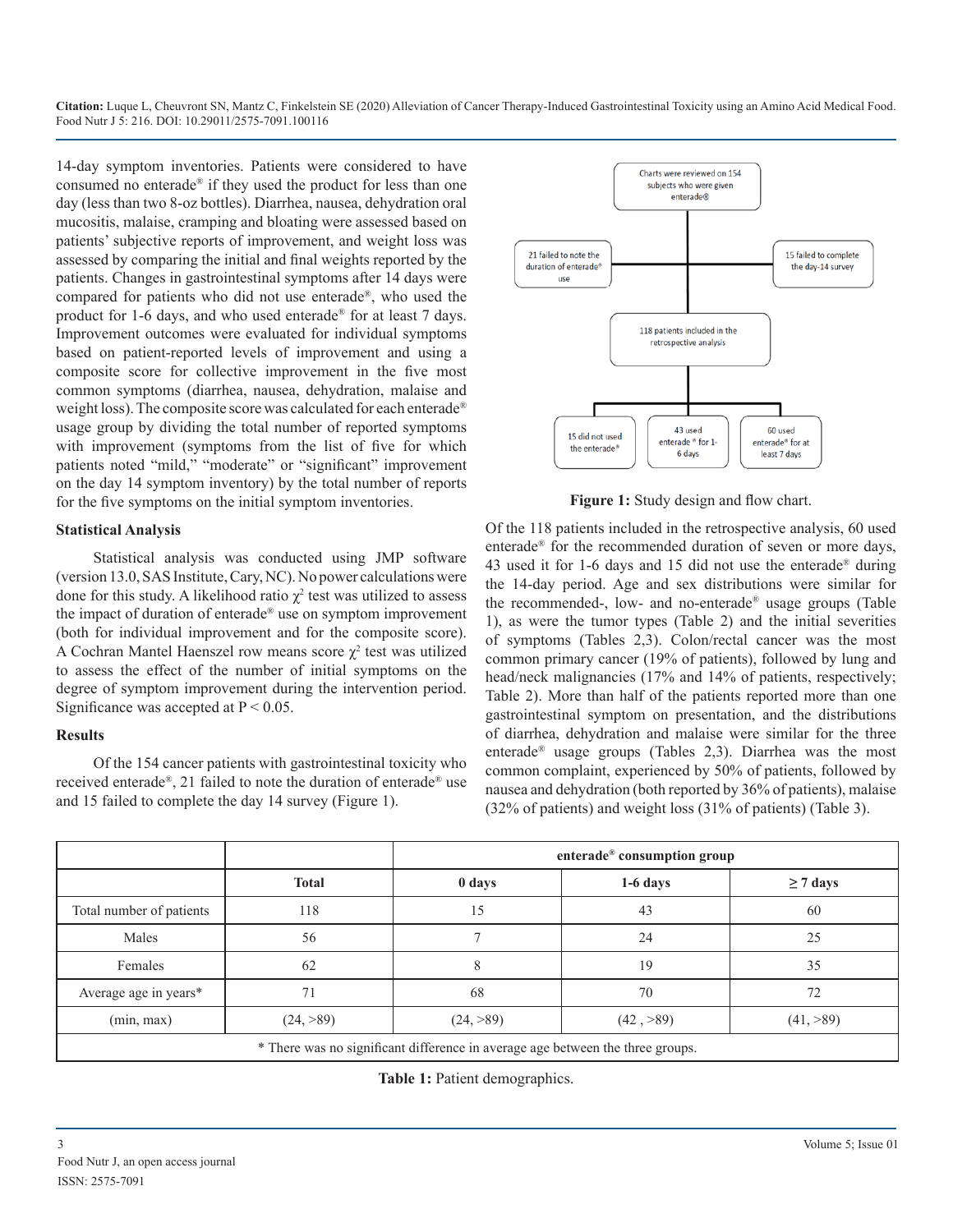**Citation:** Luque L, Cheuvront SN, Mantz C, Finkelstein SE (2020) Alleviation of Cancer Therapy-Induced Gastrointestinal Toxicity using an Amino Acid Medical Food. Food Nutr J 5: 216. DOI: 10.29011/2575-7091.100116

| Cancer types and initial gastrointestinal symptoms (number, %) for patients who used enterade® >7 days (n=60)              |            |             |                |            |            |           |           |           |
|----------------------------------------------------------------------------------------------------------------------------|------------|-------------|----------------|------------|------------|-----------|-----------|-----------|
| Cancer site of origin                                                                                                      | Diarrhea   | Dehydration | Weight<br>loss | Nausea     | Malaise    | Bloating  | Cramping  | Mucositis |
| Colon/rectal, 14 (23.3%)                                                                                                   | 10(71%)    | 8(57%)      | 10(71%)        | 10(71%)    | 6(42%)     | 4(28%)    | 3(21%)    | 2(14%)    |
| Lung, $12(20\%)$                                                                                                           | 4(33%)     | 4(33%)      | 4(33%)         | 9(75%)     | $6(50\%)$  | $0(0\%)$  | 6(55%)    | $0(0\%)$  |
| Head/neck, 9 (15%)                                                                                                         | $1(11\%)$  | 5(55%)      | 3(33%)         | 5(55%)     | 6(66%)     | $1(11\%)$ | 2(22%)    | $0(0\%)$  |
| Prostate, 6 (9.5%)                                                                                                         | $3(50\%)$  | 1(16%)      | 1(16%)         | $0(0\%)$   | 2(33%)     | 1(16%)    | 1(16%)    | $0(0\%)$  |
| Breast, 5 (8%)                                                                                                             | $2(40\%)$  | $4(80\%)$   | $3(60\%)$      | $4(80\%)$  | $5(100\%)$ | $1(20\%)$ | $0(0\%)$  | $0(0\%)$  |
| Other, 14 (23.3%)                                                                                                          | $7(50\%)$  | 10(71%)     | 5(35%)         | 6(42%)     | 3(21%)     | $0(0\%)$  | 2(14%)    | $0(0\%)$  |
| Cancer types and initial gastrointestinal symptoms (number, %) for patients who used enterade <sup>®</sup> 1-6 days (n=43) |            |             |                |            |            |           |           |           |
| Cancer site of origin                                                                                                      | Diarrhea   | Dehydration | Weight<br>loss | Nausea     | Malaise    | Bloating  | Cramping  | Mucositis |
| Colon/rectal, $5(11.6\%)$                                                                                                  | $4(80\%)$  | $1(20\%)$   | 2(40%)         | $1(20\%)$  | 1(25%)     | $2(40\%)$ | $1(20\%)$ | 0(%)      |
| Lung, $6(14%)$                                                                                                             | $3(50\%)$  | 2(33%)      | 2(33%)         | 2(33%)     | $0(0\%)$   | $0(0\%)$  | $3(50\%)$ | $0(0\%)$  |
| Head/neck, 11 (25.5%)                                                                                                      | 4(36%)     | 4(36%)      | 1(9%)          | 2(18%)     | 2(18%)     | 2(18%)    | 1(9%)     | $0(0\%)$  |
| Prostate, 9 (21%)                                                                                                          | 5(55%)     | $1(11\%)$   | $1(11\%)$      | 2(22%)     | 2(22%)     | $0(0\%)$  | $0(0\%)$  | $0(0\%)$  |
| Breast, 2 (4.6%)                                                                                                           | $1(50\%)$  | $0(0\%)$    | $0(0\%)$       | $1(50\%)$  | $0(0\%)$   | $0(0\%)$  | $0(0\%)$  | $0(0\%)$  |
| Other, 10 (23.2%)                                                                                                          | $6(60\%)$  | $2(20\%)$   | $3(30\%)$      | 2(20%)     | $2(20\%)$  | $1(10\%)$ | $2(20\%)$ | $2(20\%)$ |
| Cancer types and initial gastrointestinal symptoms (number, %) for patients who did not use enterade <sup>®</sup> (n=15)   |            |             |                |            |            |           |           |           |
| Cancer site of origin                                                                                                      | Diarrhea   | Dehydration | Weight<br>loss | Nausea     | Malaise    | Bloating  | Cramping  | Mucositis |
| Colon/rectal, $3(11.6\%)$                                                                                                  | 2(66%)     | $0(0\%)$    | 1(33%)         | $0(0\%)$   | 1(33%)     | $0(0\%)$  | $0(0\%)$  | 0(%)      |
| Lung, $0(14%)$                                                                                                             | $0(0\%)$   | $0(0\%)$    | 0(33%)         | $0(0\%)$   | $0(0\%)$   | $0(0\%)$  | $0(0\%)$  | $0(0\%)$  |
| Head/neck, 5 (25.5%)                                                                                                       | $2(40\%)$  | $1(20\%)$   | $0(0\%)$       | $0(0\%)$   | $0(0\%)$   | $0(0\%)$  | $0(0\%)$  | $0(0\%)$  |
| Prostate, 4 (21%)                                                                                                          | 3(75%)     | $0(0\%)$    | 1(25%)         | $0(0\%)$   | 1(25%)     | $0(0\%)$  | $0(0\%)$  | $0(0\%)$  |
| Breast, $1(4.6\%)$                                                                                                         | $1(50\%)$  | $0(0\%)$    | $0(0\%)$       | $1(100\%)$ | $00\%$     | $0(0\%)$  | $0(0\%)$  | $0(0\%)$  |
| Other, 2 (23.2%)                                                                                                           | $2(100\%)$ | $0(0\%)$    | $0(0\%)$       | $0(0\%)$   | $1(50\%)$  | $0(0\%)$  | $0(0\%)$  | 2(20%)    |

**Table 2:** Cancer types and initial gastrointestinal toxicity symptoms.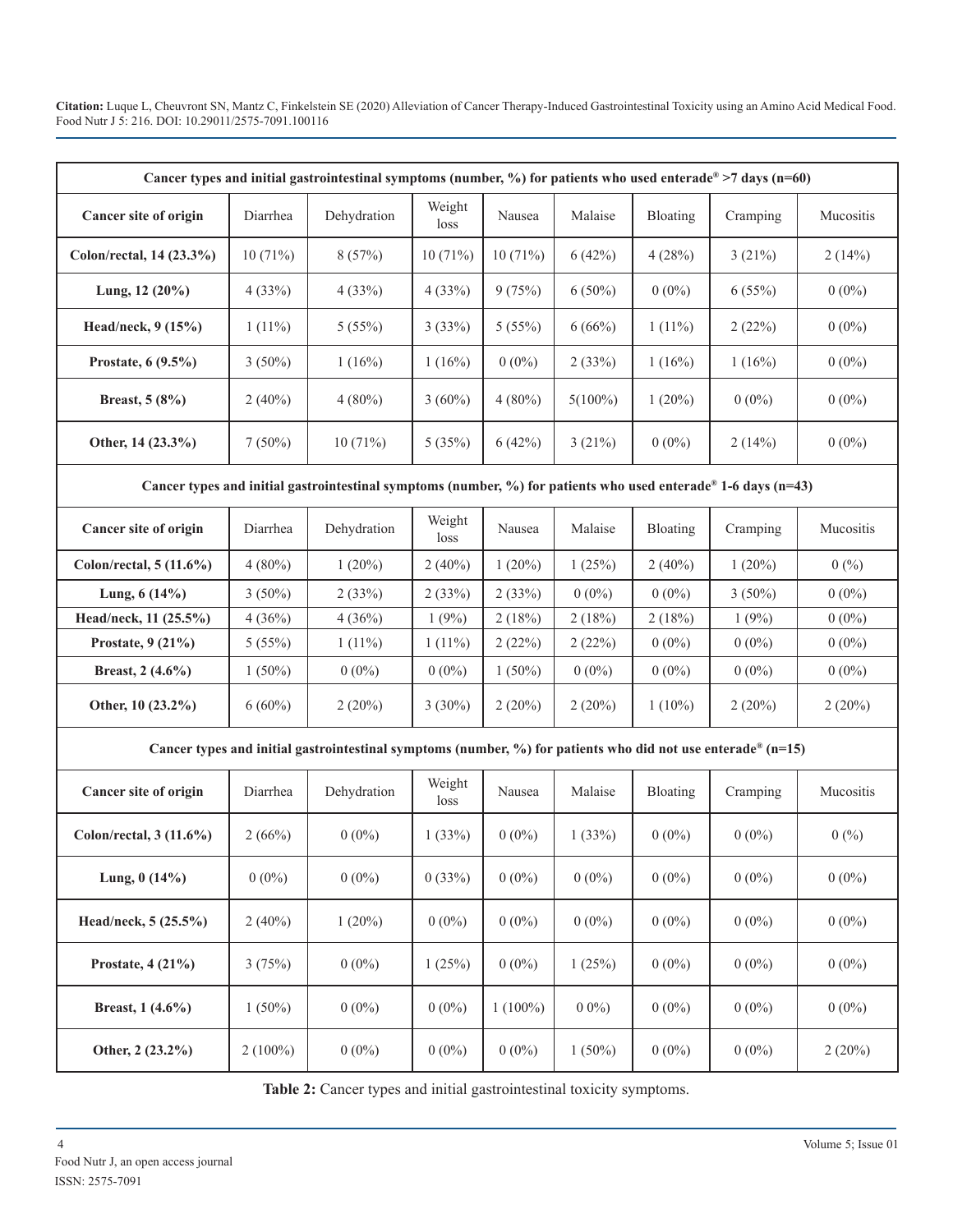|                         |                | enterade® consumption group               |                       |                |  |  |
|-------------------------|----------------|-------------------------------------------|-----------------------|----------------|--|--|
|                         | <b>Total</b>   | 0 days                                    | $1-6$ days            | $\geq$ 7 days  |  |  |
| Number                  | 118            | 15                                        | 43                    | 60             |  |  |
| Males                   | 56             | 7                                         | 24                    | 25             |  |  |
| Females                 | 62             | $\,$ $\,$                                 | 19                    | 35             |  |  |
| Age in years (min, max) | 71 $(24, >89)$ | 68 (24, >89)                              | 70(42, >89)           | 72 $(41, >89)$ |  |  |
|                         |                | Initially reported symptoms*              |                       |                |  |  |
| Diarrhea                | $60(50\%)$     | 10(66%)                                   | 23(53%)               | 27(45%)        |  |  |
| Nausea                  | 43 (36%)       | 1(7%)                                     | 10(23%)               | 32(53%)        |  |  |
| Dehydration             | 43 (36%)       | 1(7%)                                     | 10(23%)               | 32(53%)        |  |  |
| Malaise                 | 38 (32%)       | $3(20\%)$                                 | 7(31%)                | 28 (69%)       |  |  |
| Weight loss             | 37(31%)        | 2(13%)                                    | $9(20\%)$             | 26(43%)        |  |  |
| Cramping                | 18(15%)        | $0(0\%)$                                  | 3(6%)                 | 15(25%)        |  |  |
| Mucositis               | 16(13%)        | $3(20\%)$                                 | $5(11\%)$             | 8(13%)         |  |  |
| Bloating                | 11 $(9%)$      | 1(7%)                                     | $1(2\%)$              | 9(15%)         |  |  |
|                         |                | Severity of initially reported symptoms** |                       |                |  |  |
| Severe                  | 34 (29%)       | $4(20\%)$                                 | 13(27%)<br>$17(31\%)$ |                |  |  |
| Moderate                | 64 (54%)       | 15 (75%)                                  | 21(43%)<br>28 (52%)   |                |  |  |
| Mild                    | 31(26%)        | 7(35%)                                    | 9(17%)<br>15(31%)     |                |  |  |

\*The differences in symptom severity between the 1-6 day and  $>7$ -day enterade® groups were not statistically significant for diarrhea, vomiting, dehydration, weight loss or malaise.

\*\*Initial symptom severity is shown as the number of patients in each group reporting at least one symptom at the given severity level. The severity level was defined as the severity of the patient's worst symptom.

**Table 3:** Type and severity of initial symptoms.

Of the 27 patients who reported diarrhea at the time of receiving enterade® and used the product for more than 7 days, 20 (74%) reported improvement (Figure 2A). One of the 10 patients (10%) who did not use enterade® reported an improvement in diarrhea. Of the 23 patients who used enterade® for 1-6 days, 11 (48%) noted an improvement (Figure 2A). There was a significant improvement in diarrhea for the patients who used enterade® for at least 7 days (n=27) compared to those who used enterade® for less than 7 days (n=33)  $(p < 0.05)$ . The one patient whose diarrhea improved from "severe" to "resolved" had consumed enterade® for > 7 days. Of the five patients whose symptoms improved from "severe" to "mild," three had consumed enterade® for > 7 days, two for 1-6 days.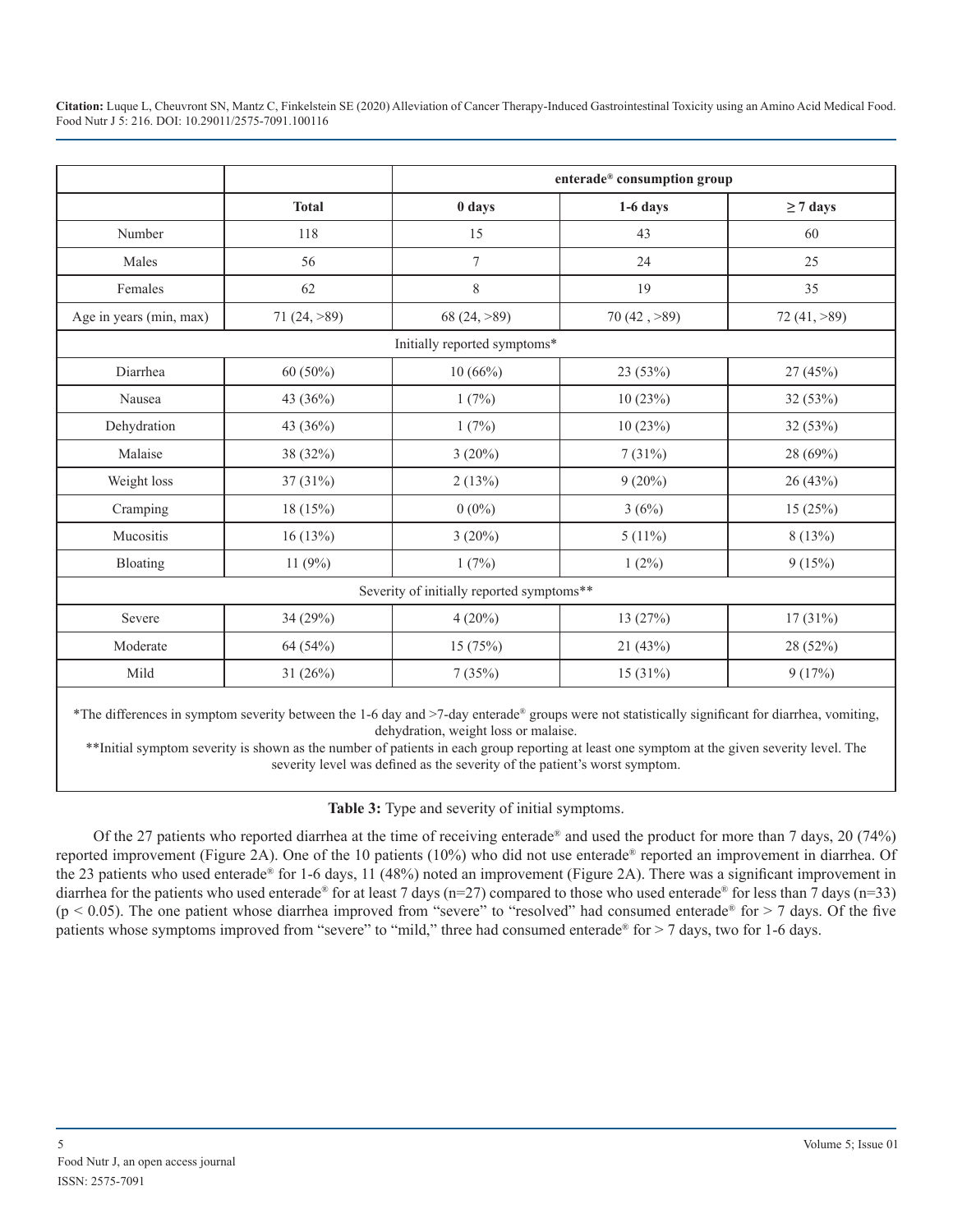

**Figure 2:** Effects of different durations of enterade<sup>®</sup> use on gastrointestinal symptoms in cancer patients. The percent of patients reporting improvement in diarrhea (A), nausea (B) dehydration (C) malaise (D) and weight maintenance (E) were obtained from symptom inventories in patient charts. The composite score (F) reflects collective improvement in all five of these symptoms. Precise p-values shown to four decimal places.

Of the 32 patients with initial nausea who used enterade® for  $\geq$ 7 days, 29 (91%) reported improvement (Figure 2B). No improvement in nausea was reported for the single patient with this symptom who did not use enterade®. Of the ten patients who used enterade® from 1-6 days and had nausea as an initial complaint, 7 (70%) reported improvement (Figure 2B). There was a trend toward improvement for the patients who used enterade® for at least 7 days (n=32) compared to those who used it for less than 7 days (n=11) ( $p > 0.05$ ). Both of the patients whose nausea improved from "severe" to "resolved" had consumed enterade® for  $> 7$  days.

Of the 32 patients subjectively reporting dehydration who used enterade<sup>®</sup> for  $\geq$ 7 days, 28 (88%) reported improvement (Figure 2C). No improvement in dehydration was reported for the single patient with this symptom who did not use enterade®. Of the ten patients who used enterade® from 1-6 days and noted dehydration as an initial complaint, five (50%) reported improvement (Figure 2C). There was a significant improvement in self-reported dehydration for the patients who used enterade® for at least 7 days ( $n=32$ ) compared to those who used enterade<sup>®</sup> for less than one week (n=11) ( $p < 0.05$ ). Of the six patients whose rating of dehydration improved from "severe" to "resolved," all had used enterade<sup>®</sup> for  $> 7$  days; of the nine patients whose rating of dehydration improved from "severe" to "mild," eight had used enterade<sup>®</sup> for > 7 days and the remaining patient had used it for 1-6 days.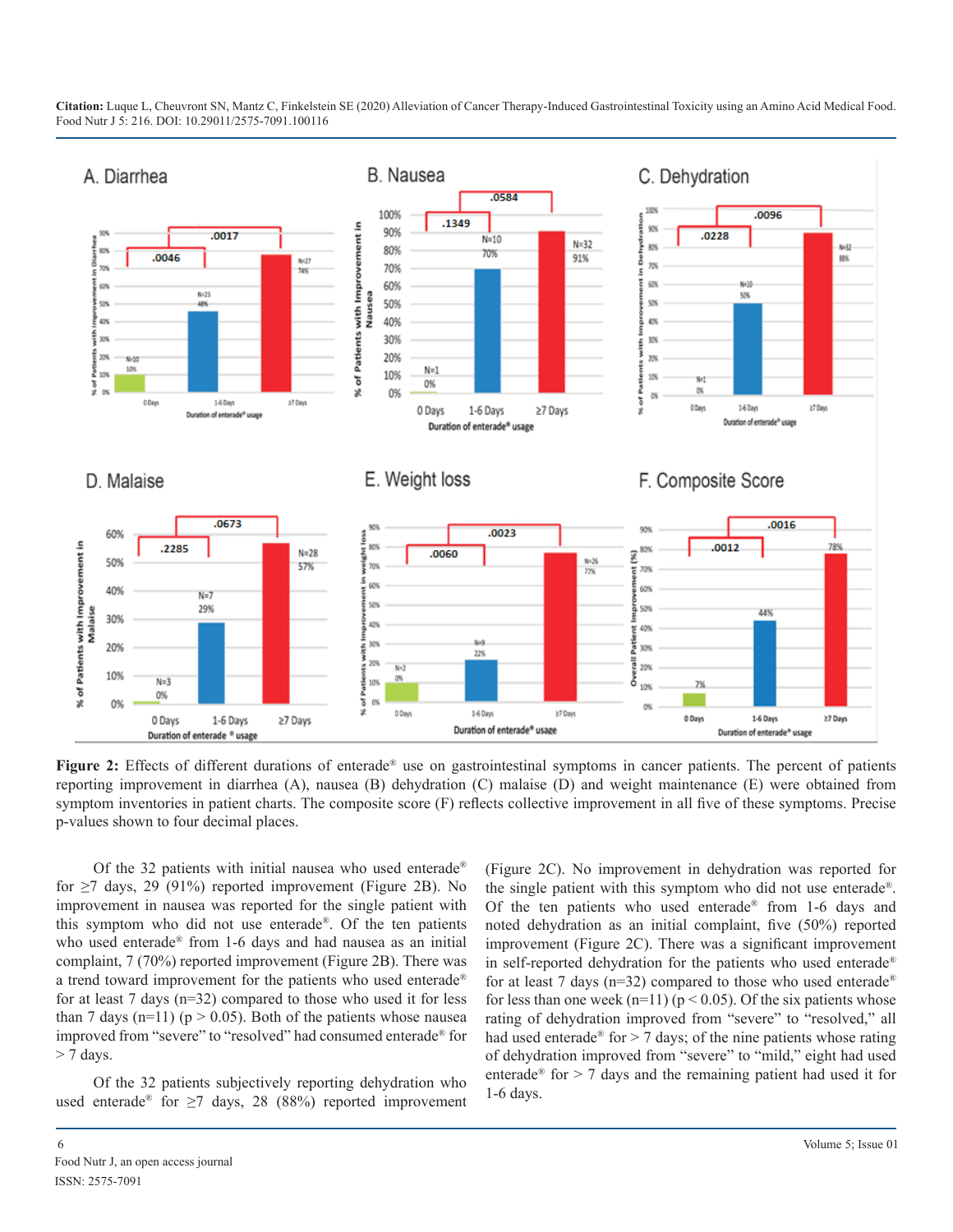Of the 28 patients reporting malaise who used enterade<sup>®</sup> for  $\geq$ 7 days, 16 (57%) reported improvement (Figure 2D). No improvement was reported for the three patients with malaise who did not use enterade®. Of the seven patients who used enterade® from 1-6 days and recorded malaise as an initial complaint, two (29%) reported improvement (Figure 2D). There was a trend toward improvement for the patients who used enterade<sup>®</sup> for  $\geq 7$ days (n=28) compared to those who used the product for less than seven days (n=10) (p  $> 0.05$ ).

Of the 26 patients initially reporting weight loss who used enterade<sup>®</sup> for  $\geq$ 7 days, 20 (77%) maintained or gained weight during the two weeks of the intervention (Figure 2E). In contrast, weight loss was reported for the two patients with this initial symptom who did not use enterade®. Of the nine patients who used enterade® from 1-6 days and noted weight loss as an initial complaint, two (22%) maintained weight during the two weeks (Figure 2E). There was significant improvement in weight maintenance for the patients who used enterade<sup>®</sup> for  $\geq$ 7 days (n=26) compared to those who used it for less than seven days (n=11) ( $p \le 0.05$ ).

Since many patients reported multiple symptoms in the initial survey, a composite measure was calculated to evaluate improvement in the five most common symptoms as a whole based on the duration of enterade® usage. When diarrhea, nausea, dehydration, malaise and weight loss were taken together, a total of 276 symptoms were reported in the initial symptom inventories by the 118 patients in the study. The composite score was generated by dividing the number of these five symptoms with reported improvement for each enterade® usage group by the total number of reports of the five symptoms in that usage group. There was a 78% improvement, as shown by the composite score, for patients who used enterade<sup>®</sup> for >7 days (Figure 2F). The improvement from 7% to 47% was significant ( $p \le 0.05$ ), as was the improvement from 7% to 78% ( $p \le 0.05$ ) (Figure 2F).

The improvements in symptoms as a whole led us to also consider improvement for patients with one, two, or at least three symptoms at the time of receiving enterade®. No association between the number of initial symptoms and the degree of improvement was observed in the patients who consumed enterade<sup>®</sup> for 1-6 days ( $p > 0.05$ , Figure 3A). For the 103 patients who used the enterade<sup>®</sup> for  $> 7$  days, the improvements observed for patients who initially reported multiple symptoms were significantly greater than those for patients who initially reported a single symptom ( $p \le 0.05$ , Figure 3B). Indeed, whereas 61% of patients with a single symptom who used enterade<sup>®</sup> for  $> 7$  days reported some improvement, the corresponding number for the patients with two or more symptoms was 98% (Figure 3B). Of the 41 patients with three or more symptoms who consumed enterade® for at least one day, 33 (80%) continued to use the product for at least seven days, a high degree of compliance.



**Figure 3:** Mosaic plot for the proportion of patients reporting improvement, the degree of improvement and number of initial symptoms for the patients who consumed enterade<sup>®</sup> for 1-6 days (A) or for  $> 7$  days (B). A greater proportion of the patients with at least three symptoms in the group consuming enterade<sup>®</sup> > 7 days reported improvement, and the row mean score test assessing relative level of improvement across the three symptom groups was statistically significant ( $p = 0.0086$ ). A similar relationship was not observed for those consuming enterade<sup>®</sup> for 1-6 days (p  $= 0.9435$ ).

#### **Discussion**

Despite the high prevalence of gastrointestinal symptoms observed in patients undergoing chemotherapy and radiation therapy, treatments are limited. In this retrospective feasibility analysis, we found that cancer patients with gastrointestinal complaints secondary to cancer therapy reported subjective improvement in a variety of symptoms following use of enterade®, an amino acid-based medical food, and that it appears that patients reported more improvement when consuming the product for at least seven days.

The improvements in diarrhea, nausea, dehydration and weight maintenance are directly or indirectly supported by preclinical studies. Irradiated mice treated with the amino acids in enterade® displayed improvements in electrolyte absorption, reduced macromolecular leakiness and bacterial translocation, and increased survival of cells in intestinal crypts and villi [13,14]. Weight and survival also increased in the irradiated mice following consumption of the amino acid mixture [14]. Furthermore, consumption of the amino acid mixture was associated with increased water consumption and decreased pica, a surrogate for nausea, in irradiated mice [16]. A case study of drastically improved immune therapy-induced diarrhea following treatment with enterade<sup>®</sup> is also consistent with analysis outcomes [15].

Around half of the patients were compliant with the recommendation to consume enterade® for at least seven days, a level higher than that seen in many studies [11]; the other half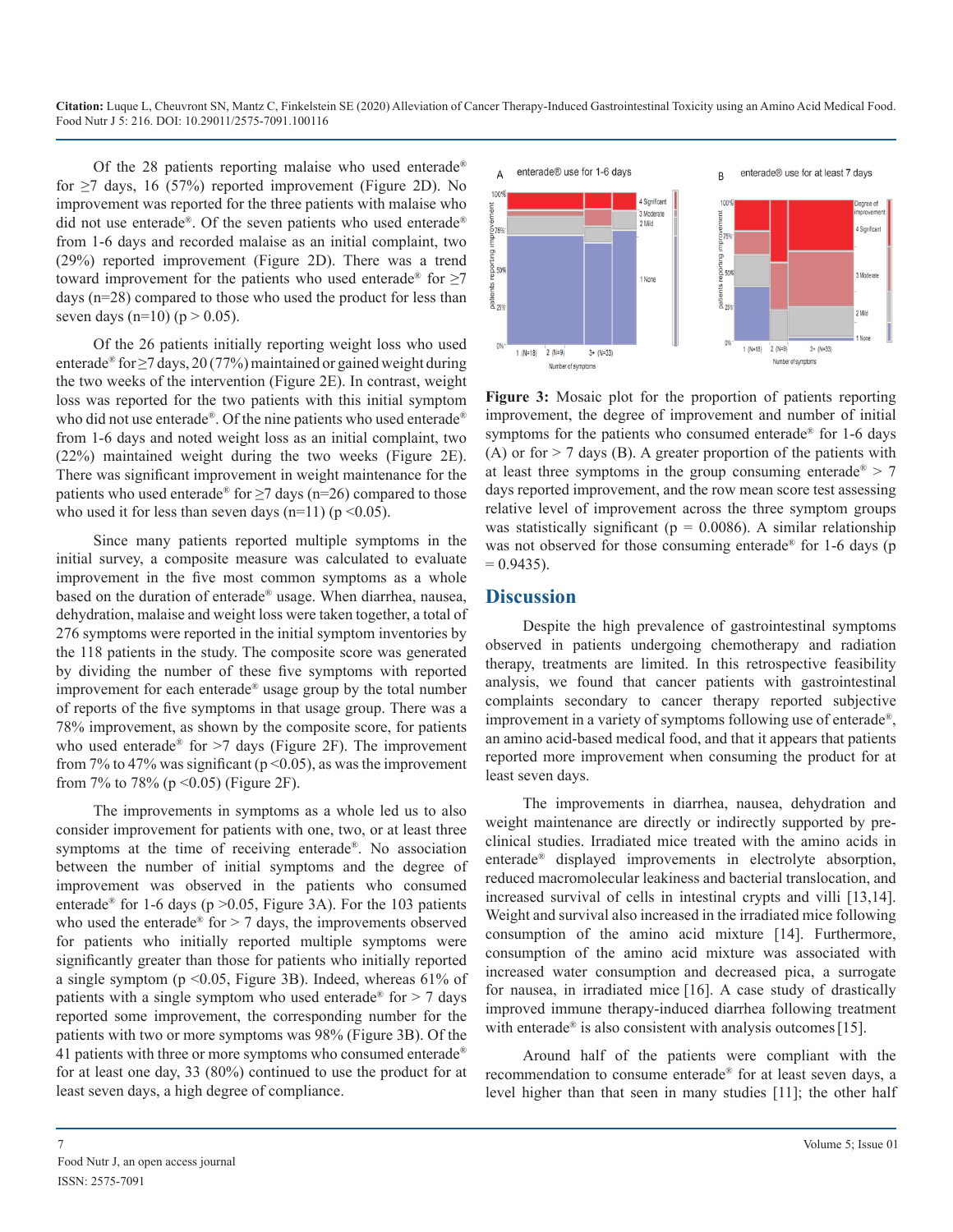chose to underuse (consuming for 1-6 days) or avoid using the product. Nausea associated with cancer therapy is notoriously difficult to manage, typically requiring multiple agents [11], and compliance is often problematic. Although the placebo effect cannot be ruled out, the reported improvements, particularly for self-reported diarrhea, nausea and dehydration, were remarkable. Anti-emetic drugs can successfully reduce acute vomiting but fail to effectively control nausea in 60-70% of patients [11].

Some confounding factors may have impacted outcomes or compliance in this study. The placebo effect and biased reporting of favorable outcomes cannot be ruled and could have impacted results, as this was not a randomized study. The major reported reason for underuse of enterade® was taste; 12 of the 58 patients who used enterade® for <7 days reported that they did not like the taste, as opposed to just 3 of the 60 patients who used enterade® for at least 7 days. Six patients discontinued the drink due to nausea, and others reported difficulty in obtaining the enterade® after the twoday trial supply. The majority gave no reason for discontinuation or underuse. However, management was identical for compliant and non-compliant patients, with traditional agents (e.g., loperamide and ondansetron) employed together with the enterade®, and all patients continued their anti-neoplastic therapy. The patients in the compliant group had a similar severity distribution of initial symptoms, a similar frequency of multiple symptoms, similar primary cancer distribution, and similar gastrointestinal symptom distribution compared to the poorly compliant groups. Finally, while our de novo composite score method requires further validation, results were consistent with classical individual symptom endpoints (e.g., diarrhea, dehydration, weight loss) (Figure 2).

In conclusion, these results suggest that an amino acid-based medical food may alleviate symptoms of gastrointestinal toxicity due to cancer therapy, including diarrhea, nausea and dehydration. The greatest benefits appear to be seen among patients with the greatest number of initial symptoms, and better results were seen in patients who utilized the intervention for at least seven days. Our findings, although interesting, suggest that a prospective clinical trial is warranted to substantiate the signal of improvement of gastrointestinal toxicity symptoms after drinking enterade®.

## **Acknowledgments**

The authors wish to thank the health care providers and researchers at 21<sup>st</sup> Century Oncology for data collection and management, as well as the participating cancer treatment centers and the patients who completed the surveys. Chris Morris, M.S., conducted the statistical analysis and Anne Goodwin, Ph.D. assisted with manuscript preparation.

## **Conflict of Interest**

.L. Luque and S. Cheuvront are employees for Entrinsic

Bioscience Inc. C. Mantz and S. Finkelstein have no conflicts to disclose. The institution did not receive any financial support for the execution of the study. The only support provided by Entrinsic Biosciences Inc. was by supplying enterade® to the institution at no charge. The publication of this manuscript will be funded by Entrinsic Bioscience Inc. Entrinsic Bioscience, Inc., was involved in manuscript approval and decision to publish.

## **References**

- 1. [Andreyev HJ, Davidson SE, Gillespie C, Allum WH, Swarbrick E](https://www.ncbi.nlm.nih.gov/pubmed/22057051)  (2011) Practice guidance on the management of acute and chronic [gastrointestinal problems arising as a result of treatment for cancer.](https://www.ncbi.nlm.nih.gov/pubmed/22057051)  [Gut 61: 179-192.](https://www.ncbi.nlm.nih.gov/pubmed/22057051)
- 2. [Keys HM, Roberts JA, Brunetto VL, Zaino RJ, Spirtos NM, et al. \(2004\)](https://www.ncbi.nlm.nih.gov/pubmed/14984936)  A phase III trial of surgery with or without adjunctive external pelvic [radiation therapy in intermediate risk endometrial adenocarcinoma: a](https://www.ncbi.nlm.nih.gov/pubmed/14984936)  [Gynecologic Oncology Group study. Gynecol Oncol 92: 744-751.](https://www.ncbi.nlm.nih.gov/pubmed/14984936)
- 3. [Krook JE, Moertel CG, Gunderson LL, Wieand HS, Collins RT, et al.](https://www.ncbi.nlm.nih.gov/pubmed/1997835)  (1991) Effective surgical adjuvant therapy for high-risk rectal carcino[ma. N Engl J Med 324: 709-715.](https://www.ncbi.nlm.nih.gov/pubmed/1997835)
- 4. [Miller RC, Martenson JA, Sargent DJ, Kahn MJ, Krook JE \(1998\) Acute](https://www.ncbi.nlm.nih.gov/pubmed/9635707)  treatment-related diarrhea during postoperative adjuvant therapy fo[r](https://www.ncbi.nlm.nih.gov/pubmed/9635707)  [high-risk rectal carcinoma. Int J Radiat Oncol Biol Phys 41: 593-598.](https://www.ncbi.nlm.nih.gov/pubmed/9635707)
- 5. [O'Connell MJ1, Martenson JA, Wieand HS, Krook JE, Macdonald JS,](https://www.ncbi.nlm.nih.gov/pubmed/8041415)  et al. (1994) Improving adjuvant therapy for rectal cancer by combin[ing protracted-infusion fluorouracil with radiation therapy after curative](https://www.ncbi.nlm.nih.gov/pubmed/8041415)  [surgery. N Engl J Med 331: 502-507.](https://www.ncbi.nlm.nih.gov/pubmed/8041415)
- 6. [Peters WA 3rd1, Liu PY, Barrett RJ 2nd, Stock RJ, Monk BJ, et al.](https://www.ncbi.nlm.nih.gov/pubmed/10764420)  (2000) Concurrent chemotherapy and pelvic radiation therapy com[pared with pelvic radiation therapy alone as adjuvant therapy after](https://www.ncbi.nlm.nih.gov/pubmed/10764420)  [radical surgery in high-risk early-stage cancer of the cervix. J Clin On](https://www.ncbi.nlm.nih.gov/pubmed/10764420)[col 18: 1606-1613.](https://www.ncbi.nlm.nih.gov/pubmed/10764420)
- 7. [Grunberg SM, Deuson RR, Mavros P, Geling O, Hansen M, et al.](https://www.ncbi.nlm.nih.gov/pubmed/15139073)  (2004) Incidence of chemotherapy-induced nausea and emesis after [modern antiemetics. Cancer 100: 2261-2268.](https://www.ncbi.nlm.nih.gov/pubmed/15139073)
- 8. [Dueñas-González A, Zarbá JJ, Patel F, Alcedo JC, Beslija S, et al.](https://www.ncbi.nlm.nih.gov/pubmed/21444871)  (2011). Phase III, open-label, randomized study comparing concur[rent gemcitabine plus cisplatin and radiation followed by adjuvant](https://www.ncbi.nlm.nih.gov/pubmed/21444871)  [gemcitabine and cisplatin versus concurrent cisplatin and radiation in](https://www.ncbi.nlm.nih.gov/pubmed/21444871)  [patients with stage IIB to IVA carcinoma of the cervix. J Clin Oncol 29:](https://www.ncbi.nlm.nih.gov/pubmed/21444871)  [1678-1685.](https://www.ncbi.nlm.nih.gov/pubmed/21444871)
- 9. [Kachnic LA, Winter K, Myerson RJ, Goodyear MD, Willins J, et al.](https://www.ncbi.nlm.nih.gov/pubmed/23154075) (2012) RTOG 0529: a phase 2 evaluation of dose-painted intensity [modulated radiation therapy in combination with 5-fluorouracil and](https://www.ncbi.nlm.nih.gov/pubmed/23154075)  [mitomycin-C for the reduction of acute morbidity in carcinoma of the](https://www.ncbi.nlm.nih.gov/pubmed/23154075)  [anal canal. Int J Radiat Oncol Biol Phys 86: 27-33.](https://www.ncbi.nlm.nih.gov/pubmed/23154075)
- 10. [Roh MS, Colangelo LH, O'Connell MJ, Yothers G, Deutsch M, et al.](https://www.ncbi.nlm.nih.gov/pubmed/19770376)  (2009) Preoperative multimodality therapy improves disease-free sur[vival in patients with carcinoma of the rectum: NSABP R-03. J Clin](https://www.ncbi.nlm.nih.gov/pubmed/19770376)  [Oncol 27: 5124-5130.](https://www.ncbi.nlm.nih.gov/pubmed/19770376)
- 11. [Shi Q, Li W, Li H, Le Q, Liu S, et al. \(2016\) Prevention of cisplatin](https://www.ncbi.nlm.nih.gov/pubmed/27015550)based chemotherapy-induced delayed nausea and vomiting using [triple antiemetic regimens: a mixed treatment comparison. Oncotarget](https://www.ncbi.nlm.nih.gov/pubmed/27015550) [7: 24402-24414.](https://www.ncbi.nlm.nih.gov/pubmed/27015550)